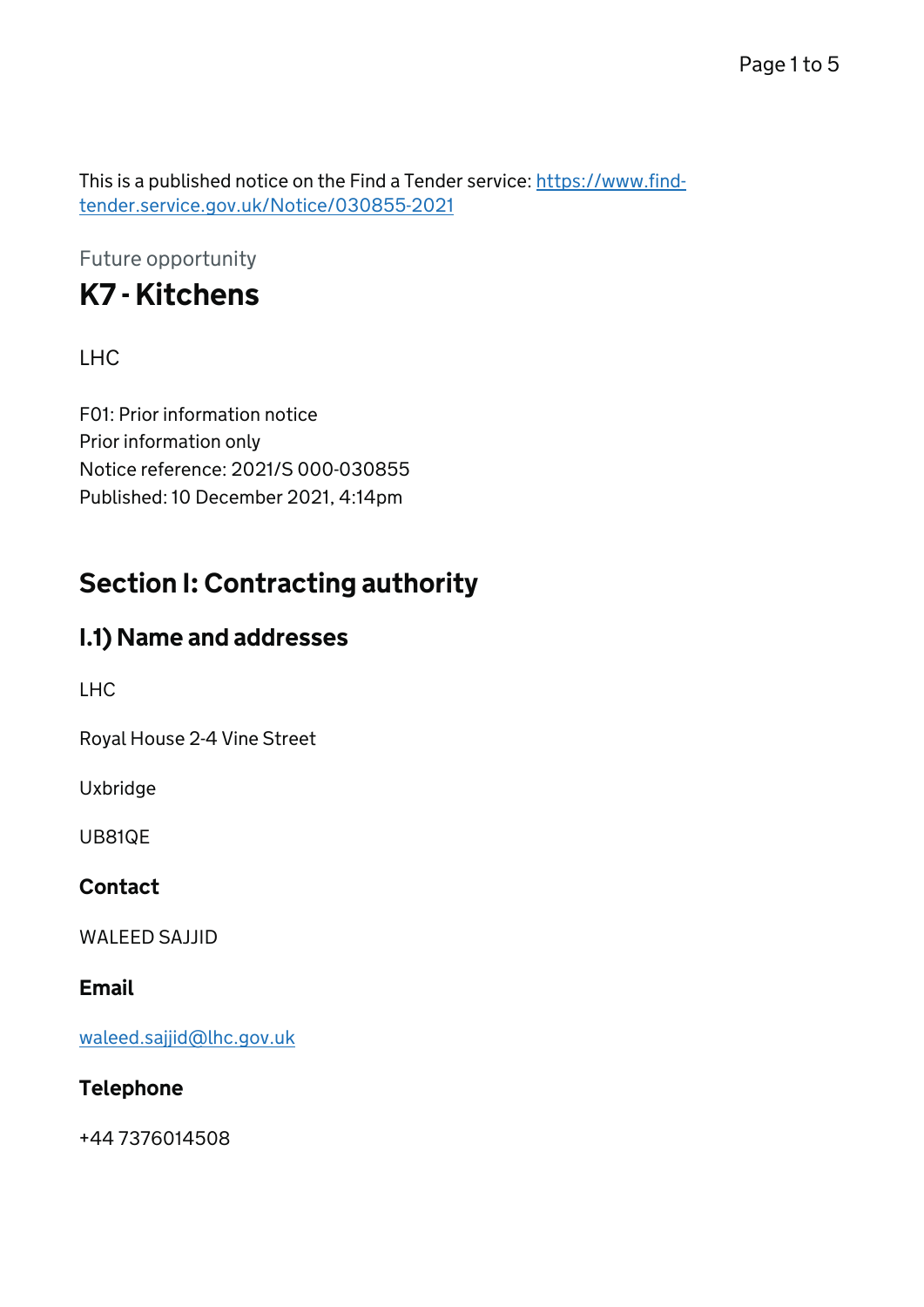### **Country**

United Kingdom

### NUTS code

UKI74 - Harrow and Hillingdon

#### Internet address(es)

Main address

<https://www.lhc.gov.uk/>

# I.3) Communication

Additional information can be obtained from the above-mentioned address

## I.4) Type of the contracting authority

Body governed by public law

# I.5) Main activity

Other activity

Public Sector Framework Provider

# Section II: Object

### II.1) Scope of the procurement

### II.1.1) Title

K7 - Kitchens

### II.1.2) Main CPV code

39141400 - Fitted kitchens

### II.1.3) Type of contract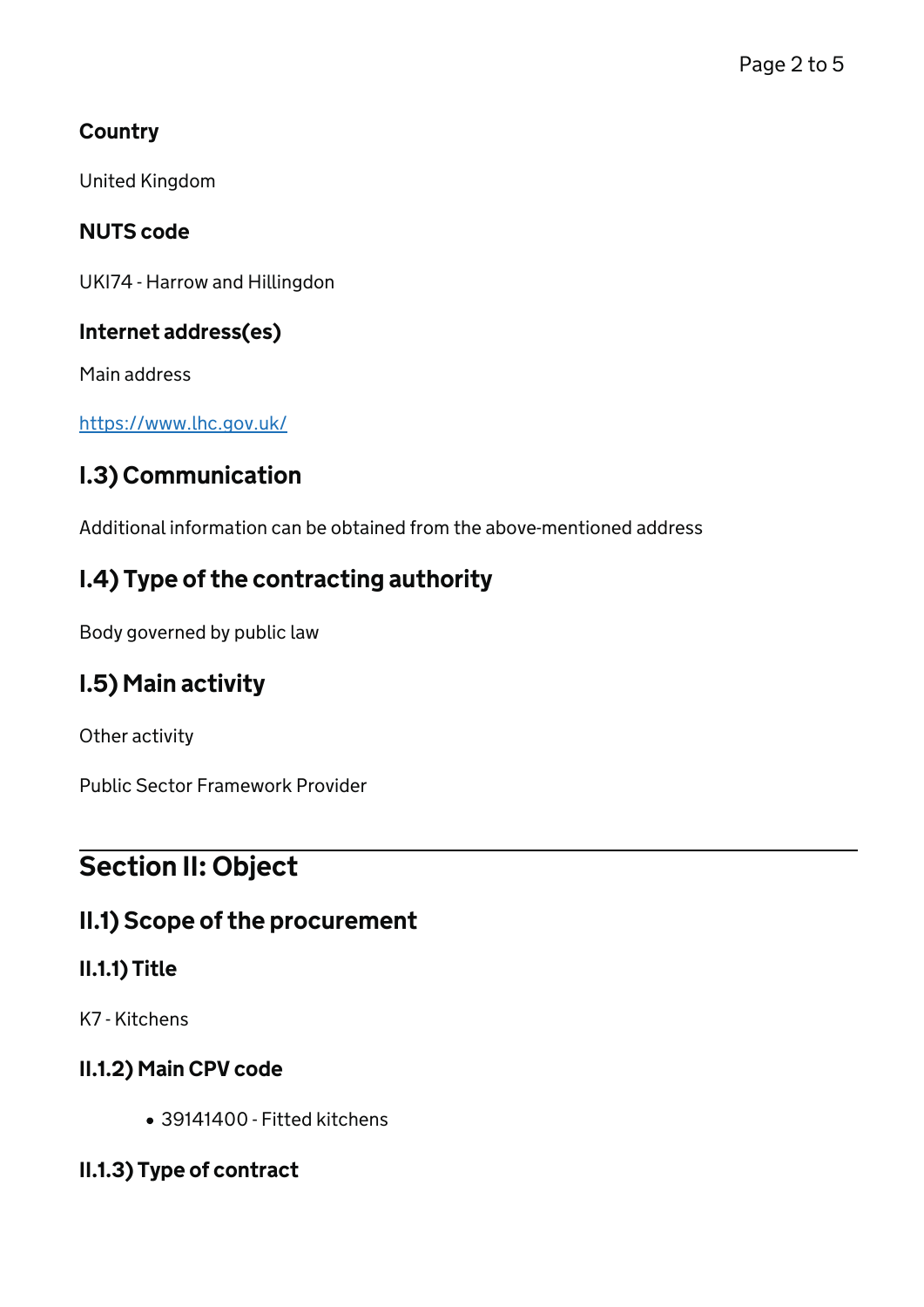**Supplies** 

#### II.1.4) Short description

This is a Prior Information Notice (PIN) to provide awareness of an upcoming framework tender.

This opportunity has been listed by LHC on behalf of:

LHC

Scottish Procurement Alliance (SPA)

Consortium Procurement Consortium (CPC)

Welsh Procurement Alliance (WPA)

South-West Procurement Alliance (SWPA)

LHC is seeking expressions of interest from Kitchen manufacturers to bid for the replacement of our current and popular Kitchen and Associated Products Framework.

Interested manufacturers will be required to deliver an full design, supply and deliver service . Manufacturers will be required to supply a range of standard and adaptative / inclusive kitchens suitable for use by individuals with mobility issues

Please note this will be a supply and deliver only framework.

LHC have intended to structure two lots, it should be noted however that this may be refined following our pre-tender engagement and therefore may not represent the lot structure in the final tender issued.

• Lot 1 - General Housing (would include a range of specifications including adaptive / inclusive ranges)

• Lot 2 - Commercial Kitchens

As this will be a national framework, within each Lot there will be multiple geographical areas that bidders can apply for.

Due to the current COVID 19 restrictions, we aim to carry out further engagement webinars with interested parties via Zoom / Teams. We will be holding a webinar on 13th January 2022, this will be a chance for any new parties to participate. We also be holding one to one session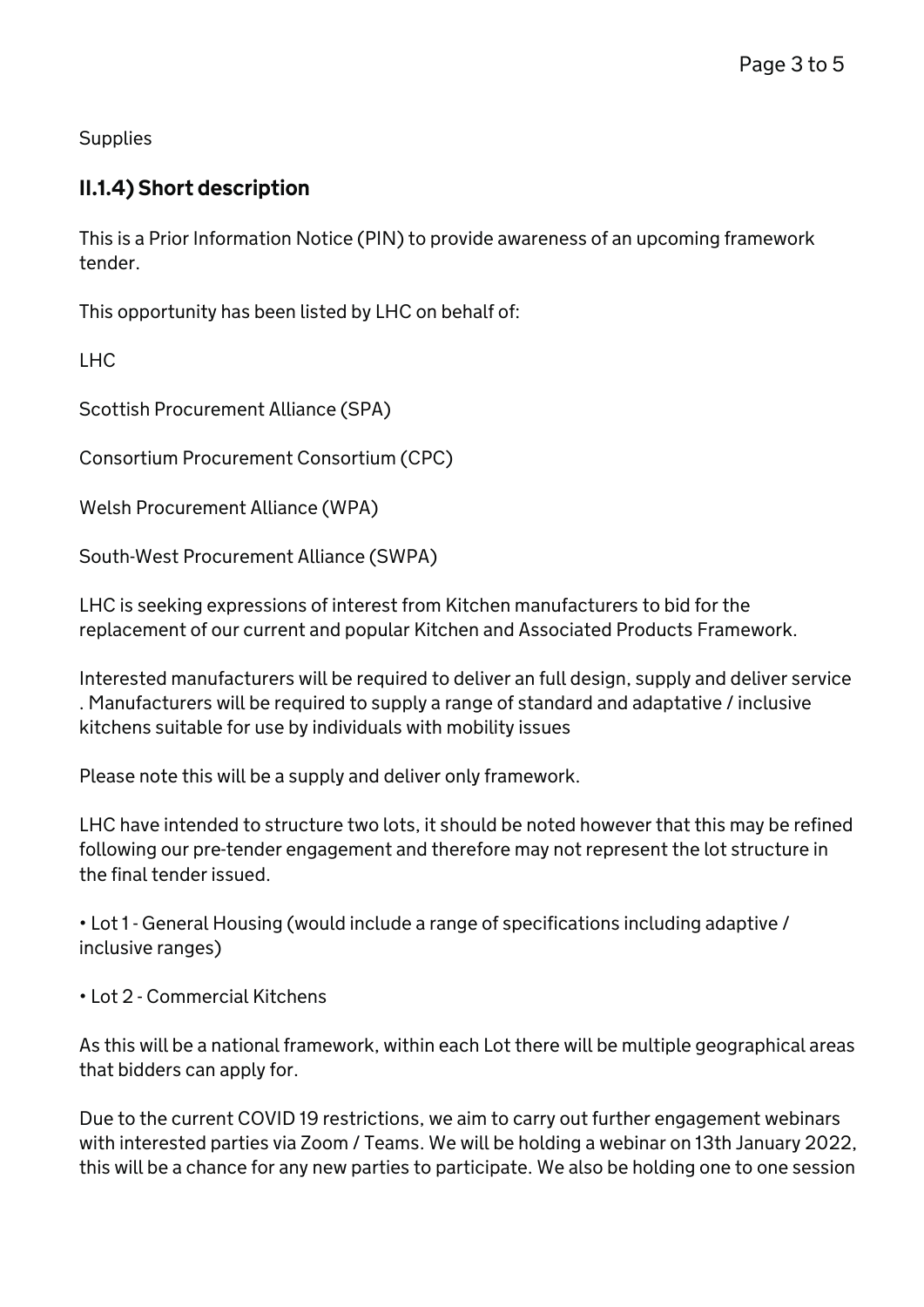via Microsoft Teams. These will be from 10th January 2022 to 21st January 2022.

To register an interest in the upcoming framework tender, and to receive further information on the webinar and how to book onto a session please express an interest in the project via our eTendering portal using the direct link as follows.

LINK:

[https://procontract.due-north.com/Procurer/Advert/View?advertId=c6ae4f71-be59-ec11-81](https://procontract.due-north.com/Procurer/Advert/View?advertId=c6ae4f71-be59-ec11-810e-005056b64545&fromAdvertEvent=True) [0e-005056b64545&fromAdvertEvent=True](https://procontract.due-north.com/Procurer/Advert/View?advertId=c6ae4f71-be59-ec11-810e-005056b64545&fromAdvertEvent=True)

Please note in order to express an interest in the opportunity on our eTendering portal you will need to be registered and logged in.

#### II.1.6) Information about lots

This contract is divided into lots: Yes

### II.2) Description

#### II.2.1) Title

General Housing

Lot No

1

#### II.2.2) Additional CPV code(s)

39141000 - Kitchen furniture and equipment

#### II.2.3) Place of performance

NUTS codes

UK - United Kingdom

#### II.2.4) Description of the procurement

Interested manufacturers will be required to deliver an full design, supply and deliver service . Manufacturers will be required to supply a range of standard and adaptative / inclusive kitchens suitable for use by individuals with mobility issues